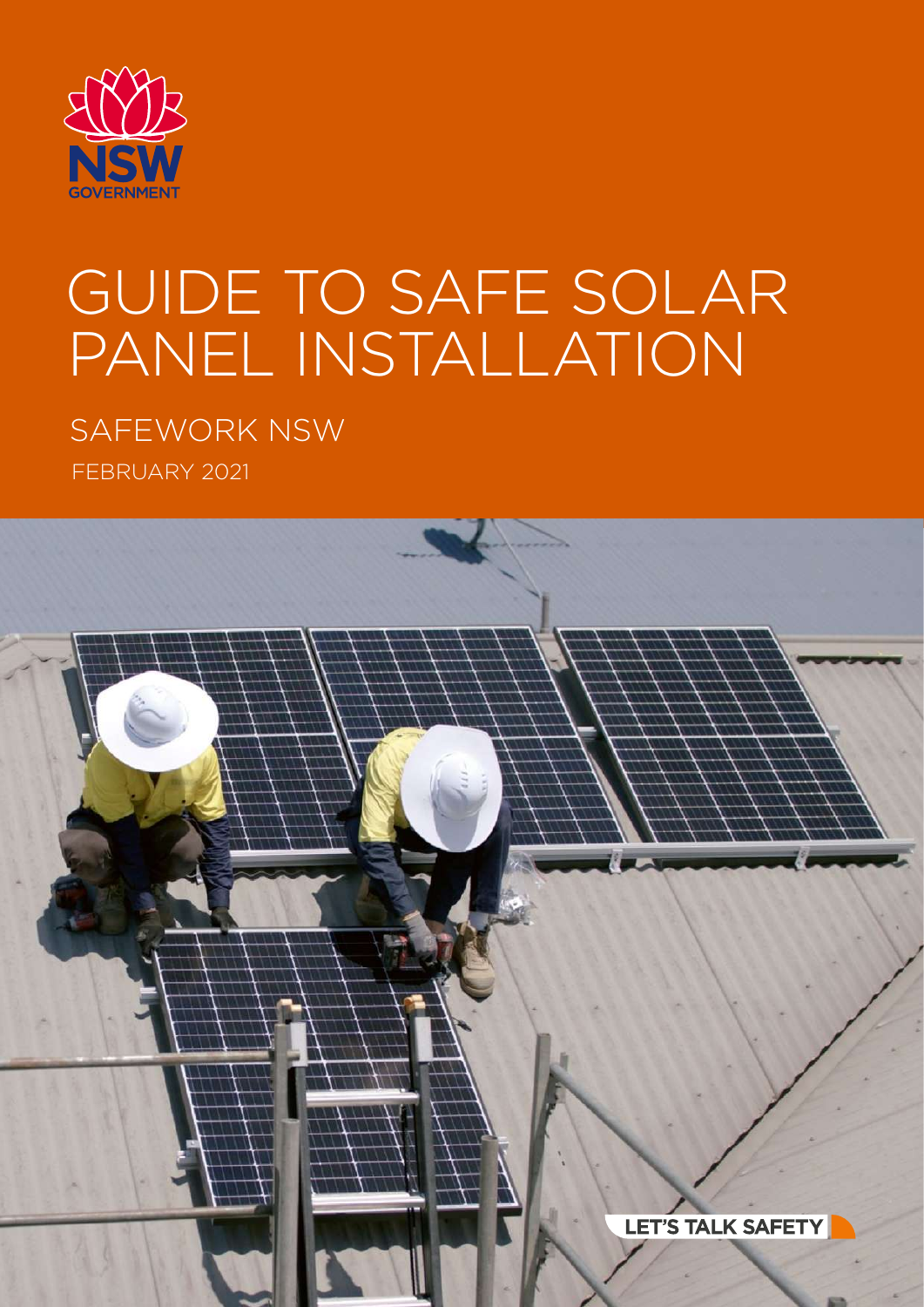#### Disclaimer

This publication may contain information about the regulation and enforcement of work health and safety legislation in NSW. It may include some of your obligations under some of the legislation that SafeWork NSW administers. To ensure you comply with your legal obligations you must refer to the appropriate legislation.

Information on the latest laws can be checked by visiting the NSW legislation website [www.legislation.nsw.gov.au](http://www.legislation.nsw.gov.au) This publication does not represent a comprehensive statement of the law as it applies to particular problems or to individuals or as a substitute for legal advice. You should seek independent legal advice if you need assistance on the application of the law to your situation.

This material may be displayed, printed and reproduced without amendment for personal, in-house or non-commercial use.

Catalogue No. SW09388 SafeWork NSW, 92–100 Donnison Street, Gosford, NSW 2250 Locked Bag 2906, Lisarow, NSW 2252 | Customer Experience 13 10 50 Website [www.safework.nsw.gov.au](http://www.safework.nsw.gov.au) © Copyright SafeWork NSW 0221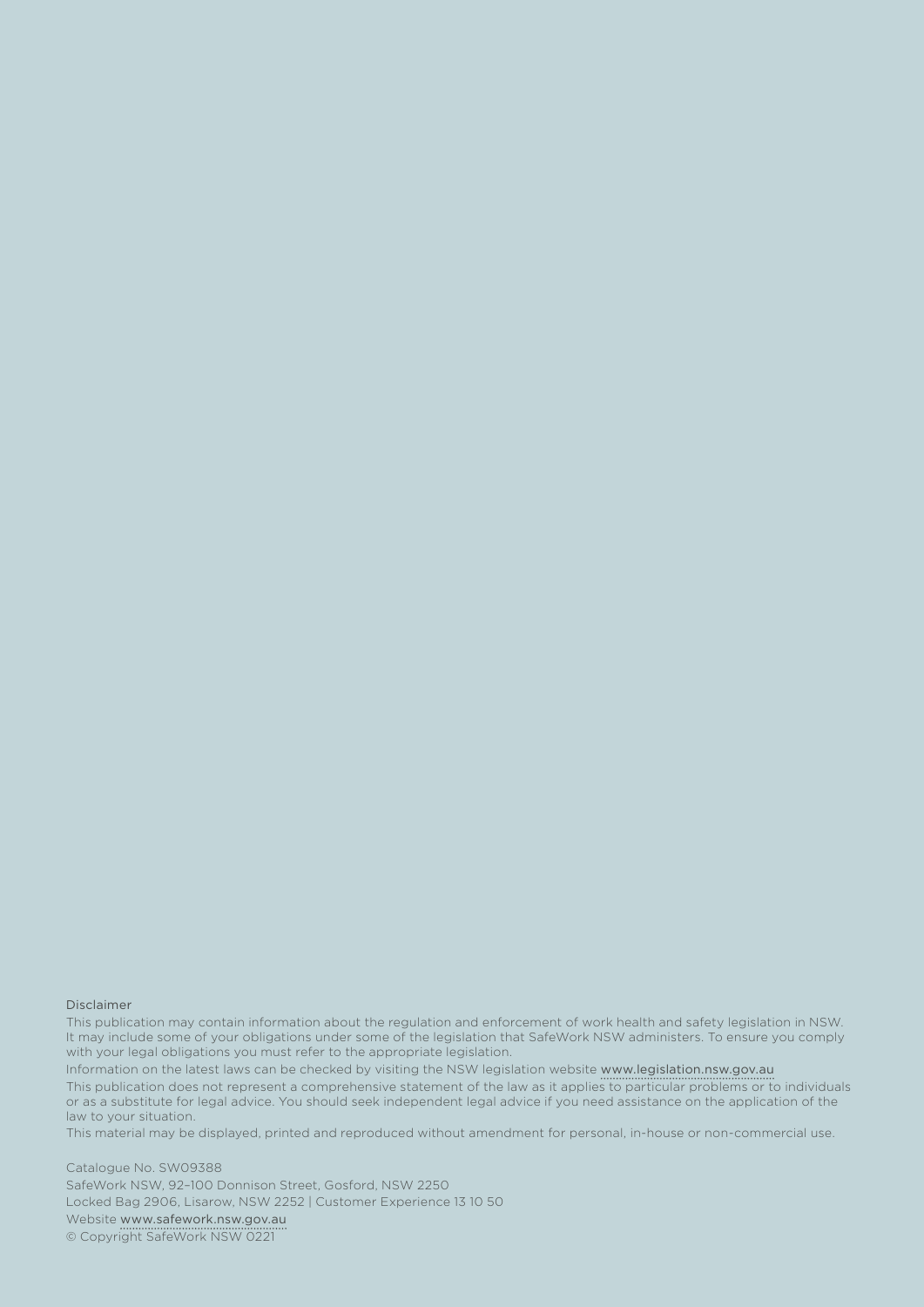### **CONTENTS**

| 1. |      | Introduction                                                               | $\overline{4}$ |
|----|------|----------------------------------------------------------------------------|----------------|
|    |      | 2. Requirements for businesses in the solar industry                       | 4              |
|    |      | 3. Planning for the installation                                           | 5              |
|    |      | 4. Safe work method statements                                             | 6              |
|    |      | 5. Hierarchy of control                                                    | 6              |
|    |      | 6. Safe installation of the solar pv system                                | $\overline{7}$ |
|    |      | 7. Site set-up                                                             | 8              |
|    |      | 8. Accessing the roof                                                      | 8              |
|    | 8.1  | Installing fall prevention                                                 | 11             |
|    | 8.2  | Fall prevention devices                                                    | 11             |
|    | 8.3  | Preventing falls through brittle/fragile roof material including skylights | 13             |
|    | 8.4  | Work positioning systems                                                   | 14             |
|    | 8.5  | Fall arrest systems                                                        | 14             |
|    |      | 9. Electrical risks                                                        | 16             |
|    |      | 10. Other risks                                                            | 17             |
|    | 10.1 | Working in ceiling voids                                                   | 17             |
|    | 10.2 | Handling                                                                   | 18             |
|    |      | 10.3 Asbestos                                                              | 18             |
|    |      | 10.4 Information, training, instruction and supervision                    | 19             |
|    |      | 11. Further information                                                    | 20             |
|    |      | Appendix 1: Example of the Solar installers safety checklist               | 21             |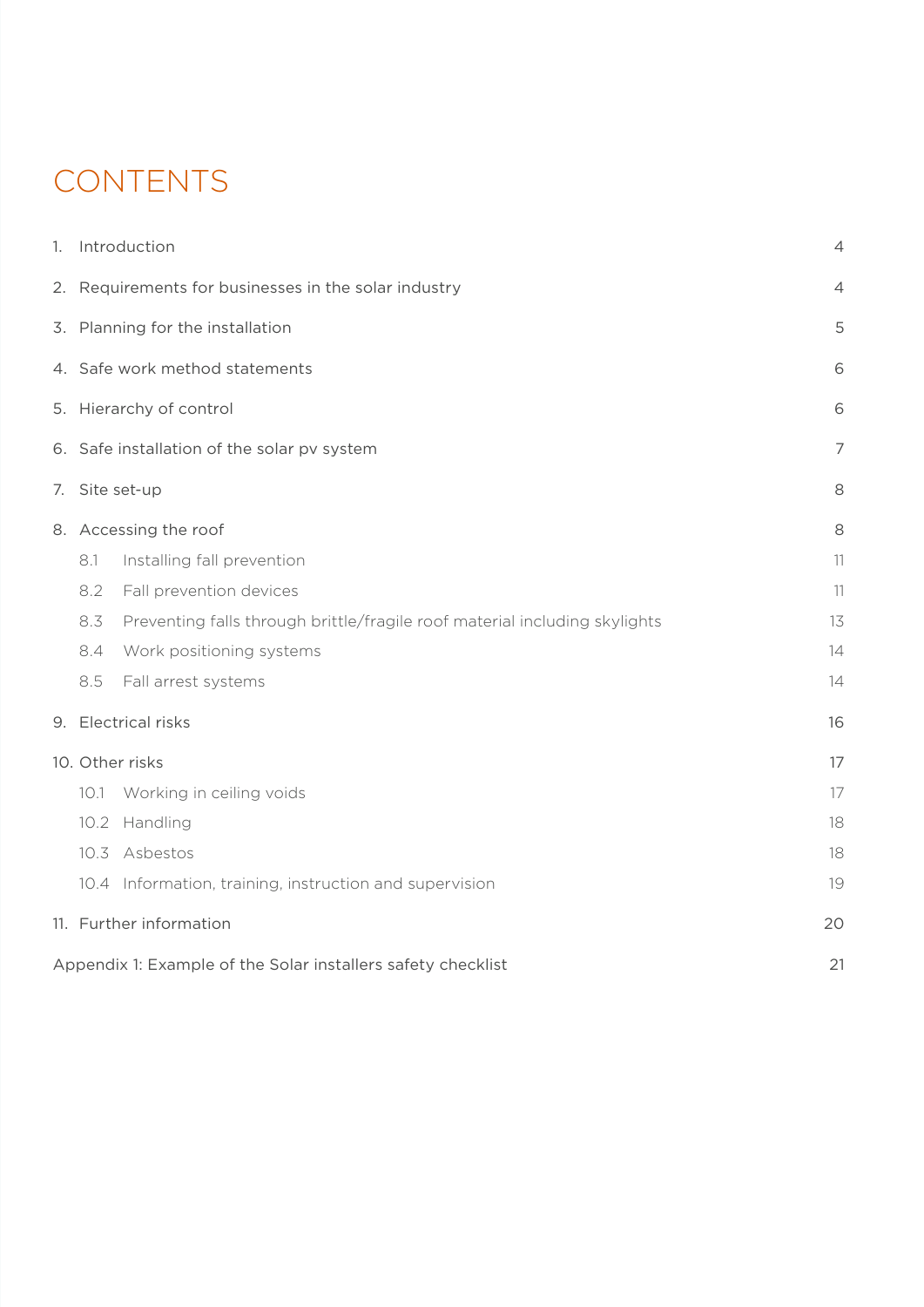### <span id="page-3-0"></span>1. INTRODUCTION

This guide has been developed by SafeWork NSW to provide the solar industry clear direction on controlling risk. The guide should be read in conjunction with the *Work Health and Safety Act 2011* & Work Health and Safety Regulation 2017 and relevant [Codes of Practice](https://www.safework.nsw.gov.au/search?query=Codes+of+practice).

Installing solar photovoltaic systems (PV) exposes workers to risks of serious injury or death. Installers must manage the risks to maintain a safe place of work.

SafeWork NSW is the State's work health and safety regulator. We promote compliance with work health and safety (WHS) legislation by providing information, education and assistance on WHS matters to improve industry outcomes and ensure a fair and level playing field.

### 2. REQUIREMENTS FOR BUSINESSES IN THE SOLAR INDUSTRY

The solar installation industry includes system designers, manufacturers, solar retailers, installation contractors and clients. Under the work health and safety legislation these are known as a person conducting a business or undertaking (PCBU). A person conducting solar installations may hold multiple duty's under the legislation, for example the solar retailer may also be the installer.

#### System Designers

Solar photovoltaic (PV) system designers must consider the risks to worker health and safety for the installation and maintenance of the system. Where reasonably practicable systems should be installed a safe distance from fall and electrical hazards and allow for a safe means of access.

#### System Manufacturers

Solar PV system manufacturers must ensure that the system is manufactured to be without risk to health and safety of persons. For example, they must ensure adequate testing of the components, and that adequate information is provided to those installing the system as well as the users of the system.

#### Solar Retailers

Solar retailers market and sell solar PV systems. This may include advice on the system that best meets the customer needs. Solar retailers may allocate installation work 'in-house' or subcontract the work to contractors. If the sale of solar panels includes installation, the business must have systems in place to ensure the salesperson has sufficient knowledge to identify the safety controls that will be required to be costed in the quotation and incorporated into the installer's safe work method statement. Installation contractors must have sufficient knowledge, qualifications, equipment, skills and procedures to comply with safety practices. Solar retailers must have an adequate system and site audit to confirm that installation contractors are undertaking work safely.

#### Solar Installers

Installation staff or contractors are involved in the direct installation of solar PV systems. Installers must have sufficient knowledge, qualifications, equipment, skills and safe systems of work to comply with the work health and safety legislation. Installers must implement adequate supervision to ensure that workers are undertaking work safely.

Solar installation includes the installation of the solar components themselves, such as the panels and mounting rails. It also includes the installation of electrical equipment and wiring.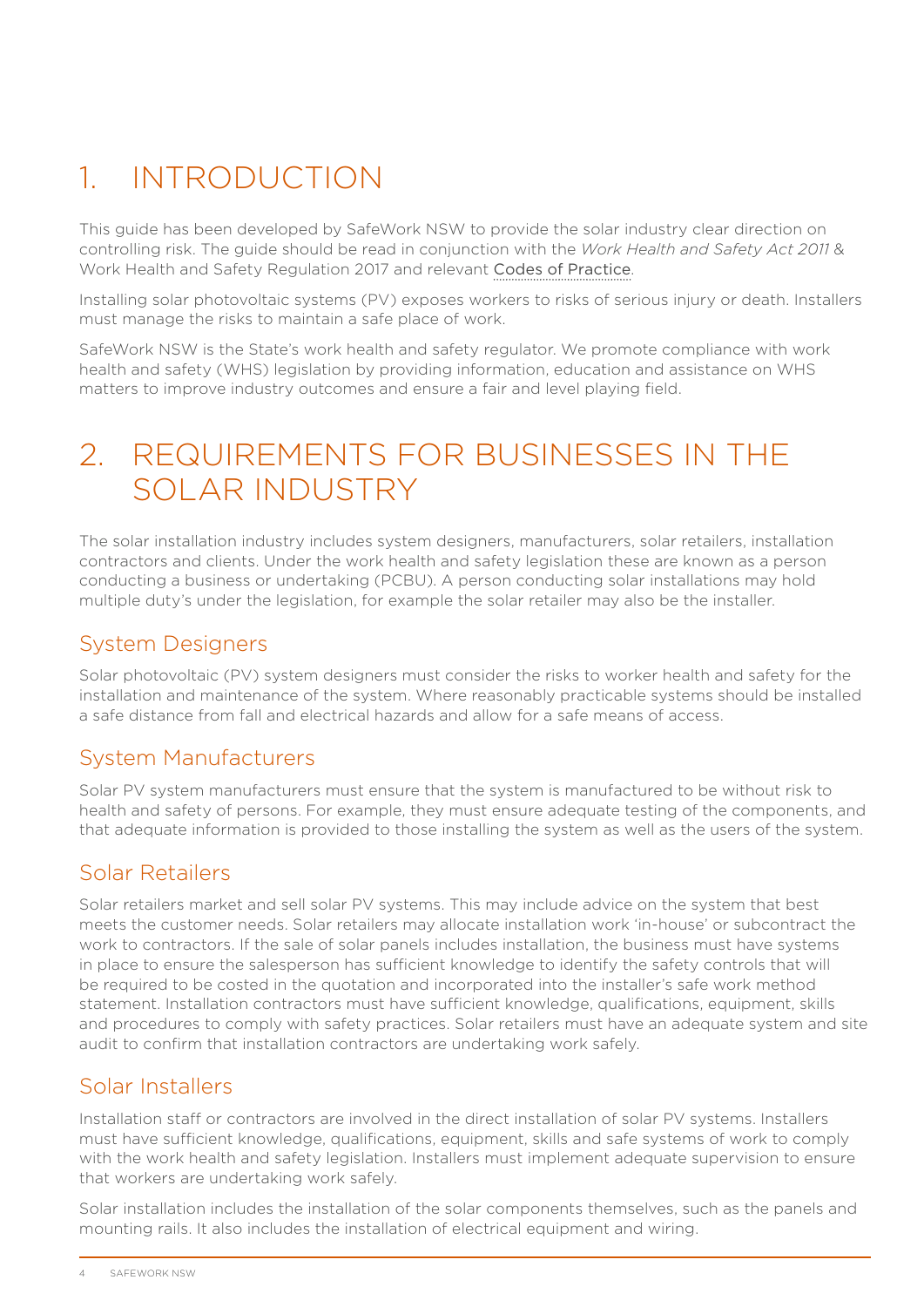# <span id="page-4-0"></span>3. PLANNING FOR THE INSTALLATION

You must ensure that you have inspected the site prior to installation. This should be completed before providing a quotation, which will ensure that the quote includes the cost of required safety control measures such as temporary edge protection, scaffolding, EWPs, exclusion zones, access to the roof or mechanical lifting aids such as panel lifters.

By inspecting the site, you can then develop a site-specific safe work method statement which is also a legal requirement.

Some common hazards and risks are listed below:

- Working at heights:
	- access (both people and equipment)
	- falls from heights
	- falling objects
	- slippery glazed tiles or tiles with algae or moss deposits
	- roof pitch/slope
	- damaged roofing/fragile roofs/brittle roofing/skylights.
- Electrical:
	- discharge from uninstalled panels
	- electrical wiring, electrical fittings and electrical equipment
	- contact with overhead power lines or electrical cables, e.g. those located in the ceiling space under the roof.
- Asbestos:
	- inhalation of asbestos fibres
	- fragile/brittle roofing.
- Weather conditions:
	- time of installation
	- wet, cold, icy, windy or hot days.
- Hazardous manual tasks:
	- handling/moving panels
	- handling solar panel mounting kits.

#### IF YOU WORK ON

#### **SOLAR INSTALLATIONS** • make sure all workers are trained

- $\blacktriangleright$  PLAN BEFORE ACCESSING THE ROOF
- $\checkmark$  USE FALL PROTECTION
- $\blacktriangleright$  MAKE SURE ALL WORKERS ARE TRAINED
- $\checkmark$  ASSESS AND CONTROL ELECTRICAL RISKS
- $\blacktriangleright$  AVOID LIVE WORK
- V USE ELECTRICAL EQUIPMENT SAFELY
- ✔ COMPLY WITH RELEVANT STANDARDS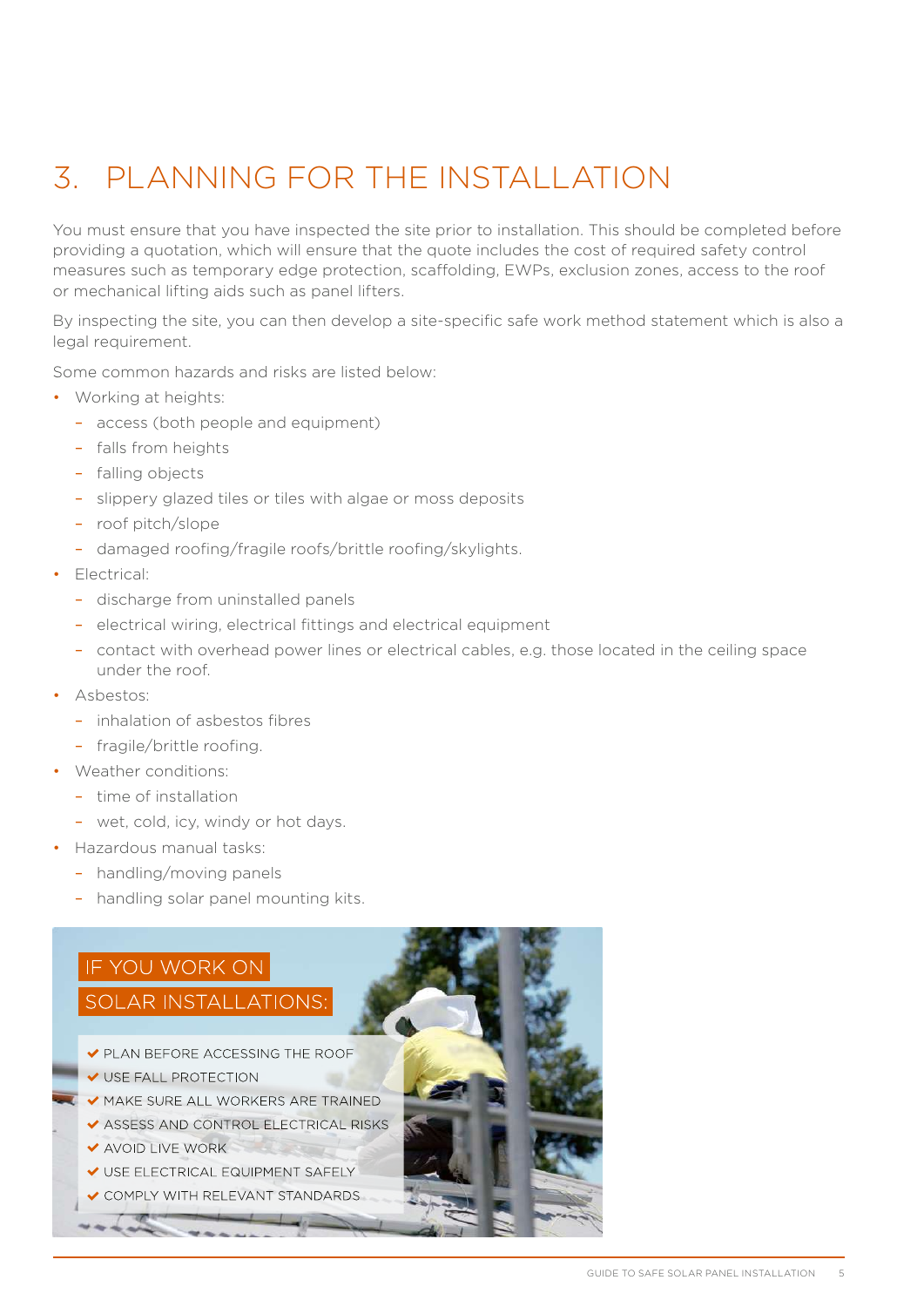# <span id="page-5-0"></span>4. SAFE WORK METHOD STATEMENTS

The installation of solar PV systems requires businesses to undertake high-risk construction work as it usually involves the risk of a person falling more than 2 metres and work near live electrical installations. You must ensure that the safe work method statement (SWMS) prepared for high-risk construction work includes the specific hazards, risks and control measures for the site you are working on. The SWMS should be developed in consultation with workers.

When working out the suitable control measures, consideration must be given to the hierarchy of controls. This ensures the highest level of protection is provided to protect the health and safety of workers and the public who may be affected by the work. You can access a sample SWMS template from the SafeWork NSW website ([www.safework.nsw.gov.au](http://www.safework.nsw.gov.au)) by typing 'safe work method statement' in the search bar.

### 5. HIERARCHY OF CONTROL

The most important step in managing risks involves eliminating the hazard, or if that is not reasonably practicable, minimising the risks so far as is reasonably practicable. When selecting controls you must consider various options and choose a control that most effectively eliminates the hazard or minimise the risks. This may involve a single control measure or a combination of different controls put together to provide the highest level of protection.

The ways of controlling risks are ranked from the highest level of protection and reliability to the lowest as shown in figure 1. This is known as the hierarchy of control and a business must work through this hierarchy when managing certain risks, for example falls from heights, electrical and manual handling risks.



Figure 1: Safety hierarchy of control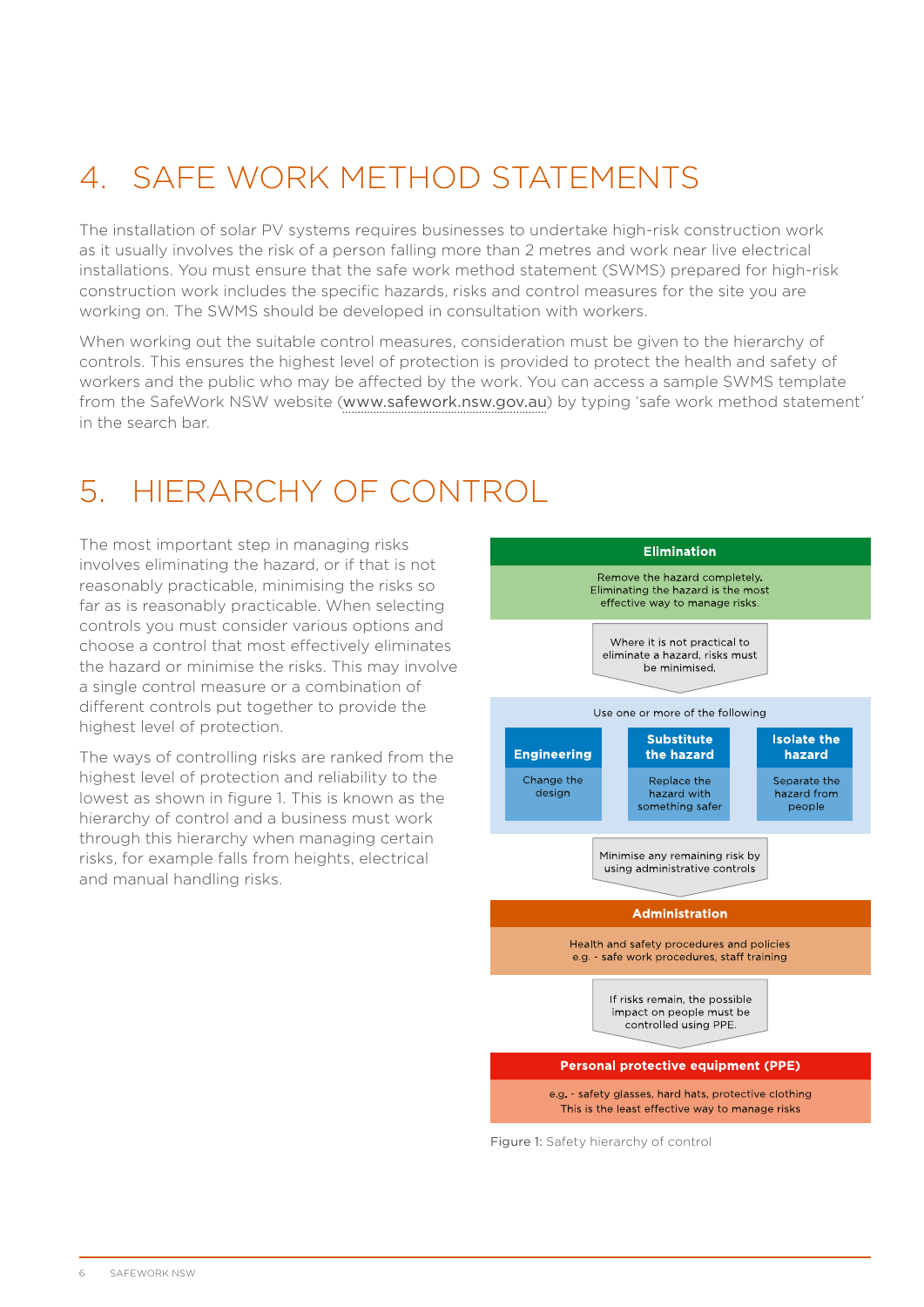# <span id="page-6-0"></span>6. SAFE INSTALLATION OF THE SOLAR PV SYSTEM

When conducting solar installations there are specific requirements that must be complied with during the installation.

The solar PV system installation must be carried out by a licenced electrician experienced in the specific work.

While installing the solar panels:

- use the identified control measures for eliminating or minimising the risk of falls from heights, and other hazards like asbestos
- follow the safe work procedures for installing the solar panels and supporting structures including following the manufacturer instructions
- ensure manufacturer requirements are followed when installing mounting points for the solar panels framing, considering the highest wind speeds for the region (refer to AS/NZS1170.2:2002 Structural design actions – Wind actions)
- ensure that external wiring is protected from UV rays
- ensure that mechanical protection of cables is provided in accordance with AS/NZS 3000 Australian/New Zealand Wiring Rules and AS/NZS 3008.1.1:2017 Electrical installations – Selection of cables
- ensure that risks associated with manual handling are controlled.

It is the electrician's responsibility to ensure a copy of the Certificate of Compliance – Electrical Work (CCEW) is provided:

- for any electrical work to the person (customer) for whom the work is carried out
- to the customer, distributor and Fair Trading for new electrical installations
- to the customer, distributor and Fair Trading for any alterations or additions to an existing electrical installation that will require additional work to be done in relation to the network connection for the installation
- to the customer, distributor and Fair Trading for work on a switchboard or associated equipment
- to the customer and Fair Trading for electrical installation work for an installation using a stand-alone power system
- to the customer and Fair Trading for installation, alteration or replacement of an electricity meter.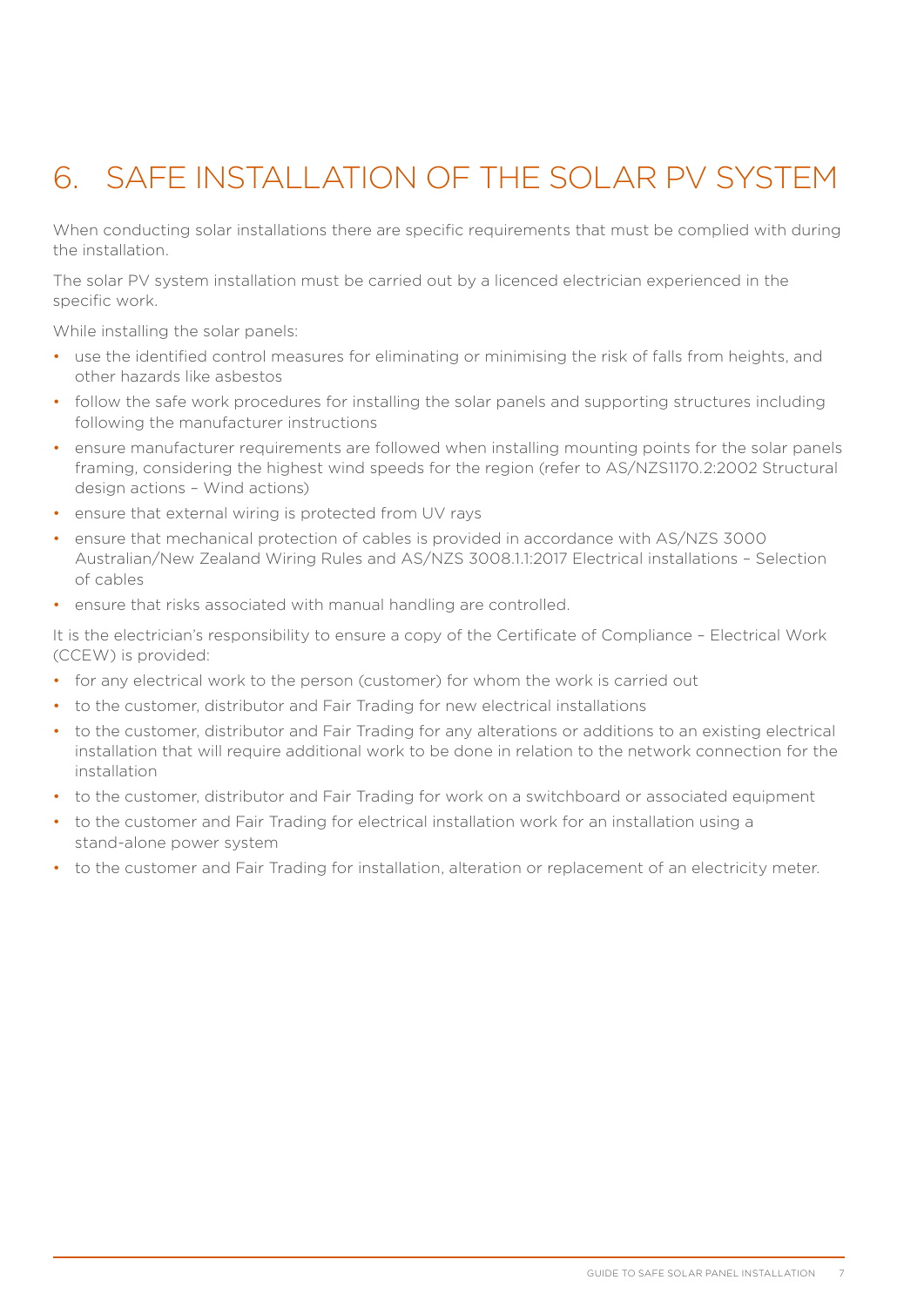# <span id="page-7-0"></span>7. SITE SET-UP

An essential step in the risk management process is to ensure that risks associated with the worksite set-up are controlled for example:

- 1. Define the work area
- 2. Ensure materials delivery points are
	- a. reasonably level and suitable for unloading, and
	- b. where using a vehicle loading crane or elevated work platform, loading areas should be
		- i. reasonably level,
		- ii. able to support the use of the plant, and
		- iii. clear from overhead power and service lines.
- 3. Establish an exclusion zone to prevent unauthorised persons from accessing the work area. A way of achieving this is by erecting barrier tape attached to bollards and signage.
- 4. Work vehicles are parked in areas that minimise worker exposure to the risks of vehicular traffic.

### 8. ACCESSING THE ROOF

Safe access and egress to the roof must be established. You will need to consider the space available, the height, the size and shape of the panels and how they will be lifted, and how many persons need access.

For large installations, temporary scaffold stairways or a mobile scaffold are an efficient, cost-effective and safe option as a means of access. A competent person should install scaffold stairs in line with the manufacturer specifications and, if the scaffold is over 4 meters in height, a person who holds a scaffolding high risk work licence must install the scaffold.



Figure 2: Mobile scaffold with access ladder and trapdoor Image 1: An example of scaffold stairs

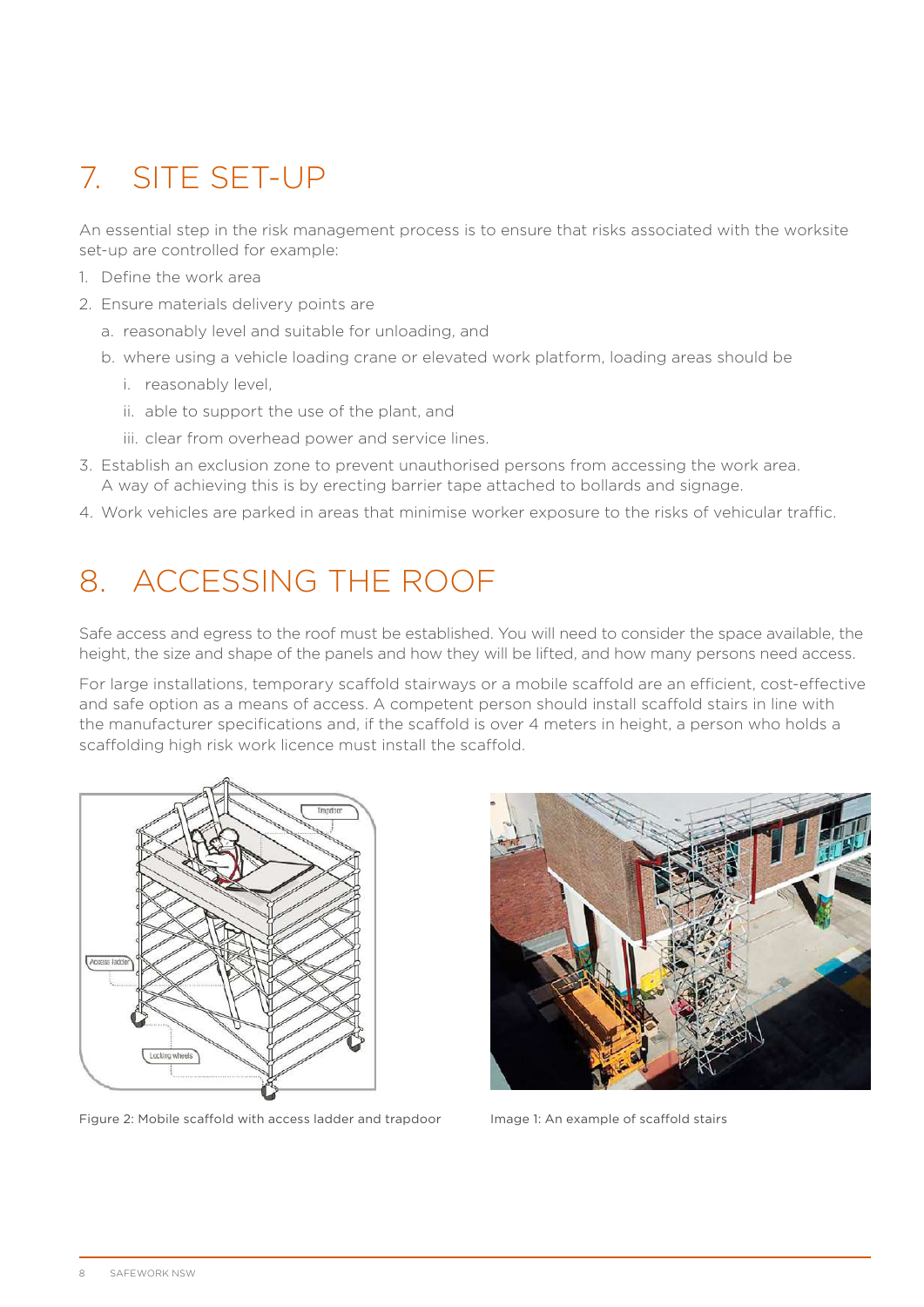



Figure 3: Boom-type elevating work platform Figure 4: Scissor-lift elevating work platform

An elevating work platform (EWP) may also be a suitable means of access. When considering the use of an EWP as a means of access, you must ensure systems of work are in place to allow safe access from the EWP basket onto the roof surface, for example:

- roof surface can bear the weight of a person(s), loads and material to be used
- workers are not exposed to unprotected roof edges or voids when exiting or entering the platform. The step height from the EWP basket onto the roof should be no greater than 300mm.

For smaller works where temporary scaffolds or EWPs are not suitable, a mobile scaffold or ladder can be considered. When using a ladder, it can only be used for access/egress to the roof, not for transferring equipment or material such as panels and mounting equipment onto the roof. You must ensure that:

- the ladder meets Australian standards and the load requirements of the job
- the ladder has been inspected for damage before each use
- any workers using the ladder are physically capable of doing so
- the ladder is always set up on a flat, stable surface. If this isn't possible, then use a ladder that includes ladder safety devices like leg levellers, anti-slip gutter guards and stabilisers
- always maintain three points of contact when climbing or descending the ladder. This means two hands and one foot, or two feet and one hand
- the ladder extends 1 metre past the landing surface
- ladders must only be used for access/egress. The carrying of tools must be in a tool belt to enable the worker to keep both hands free when climbing or descending
- users never lean or reach away from the ladder while using it
- the combined weight of the person using the ladder and any items or tools should never exceed the working load limit on the ladder
- if you are using an extension ladder, ensure it is secured at the top, bottom or both. If this isn't possible, then have someone hold the ladder in place while in use
- extension ladders should be angled at a ratio of 1:4. That is, position the base of the ladder 1 metre away from the structure for every 4 metres of height
- do not climb or work past the second-last rung of a ladder and never straddle the top of an A-frame ladder
- when climbing down, remain facing the ladder and climb to the bottom rung before stepping off.

You should also consider installing a static line to minimise the risks of workers falling from the ladder.

Further information: video safety alert concerning [Ladders](https://www.safework.nsw.gov.au/hazards-a-z/ladders).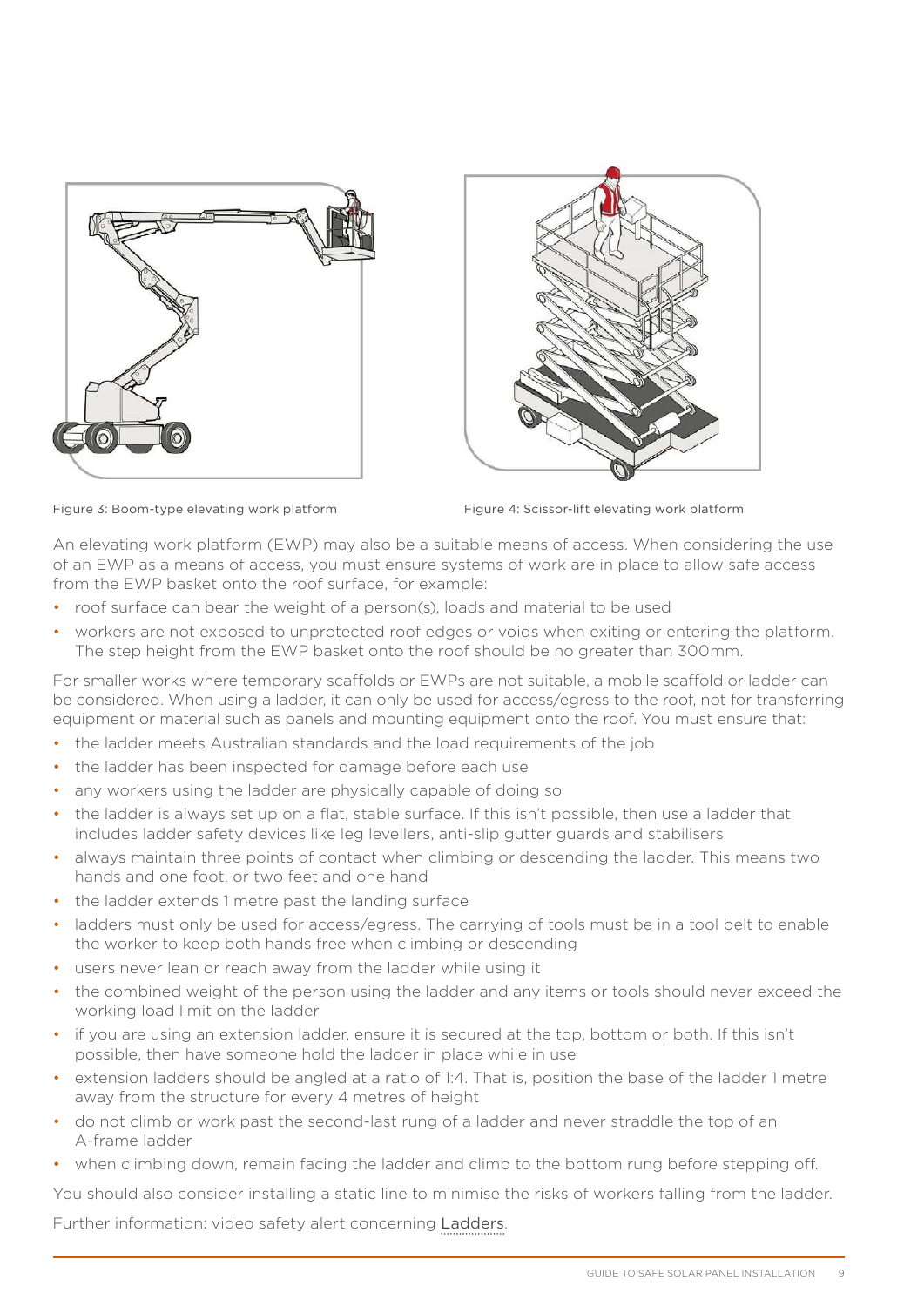



Figure 5: Example of acceptable ladder use Figure 6: Anchorage line system for ladder use





Figure 7: Examples of unsafe ladder use Image 2: Base of ladder secured on lower level roof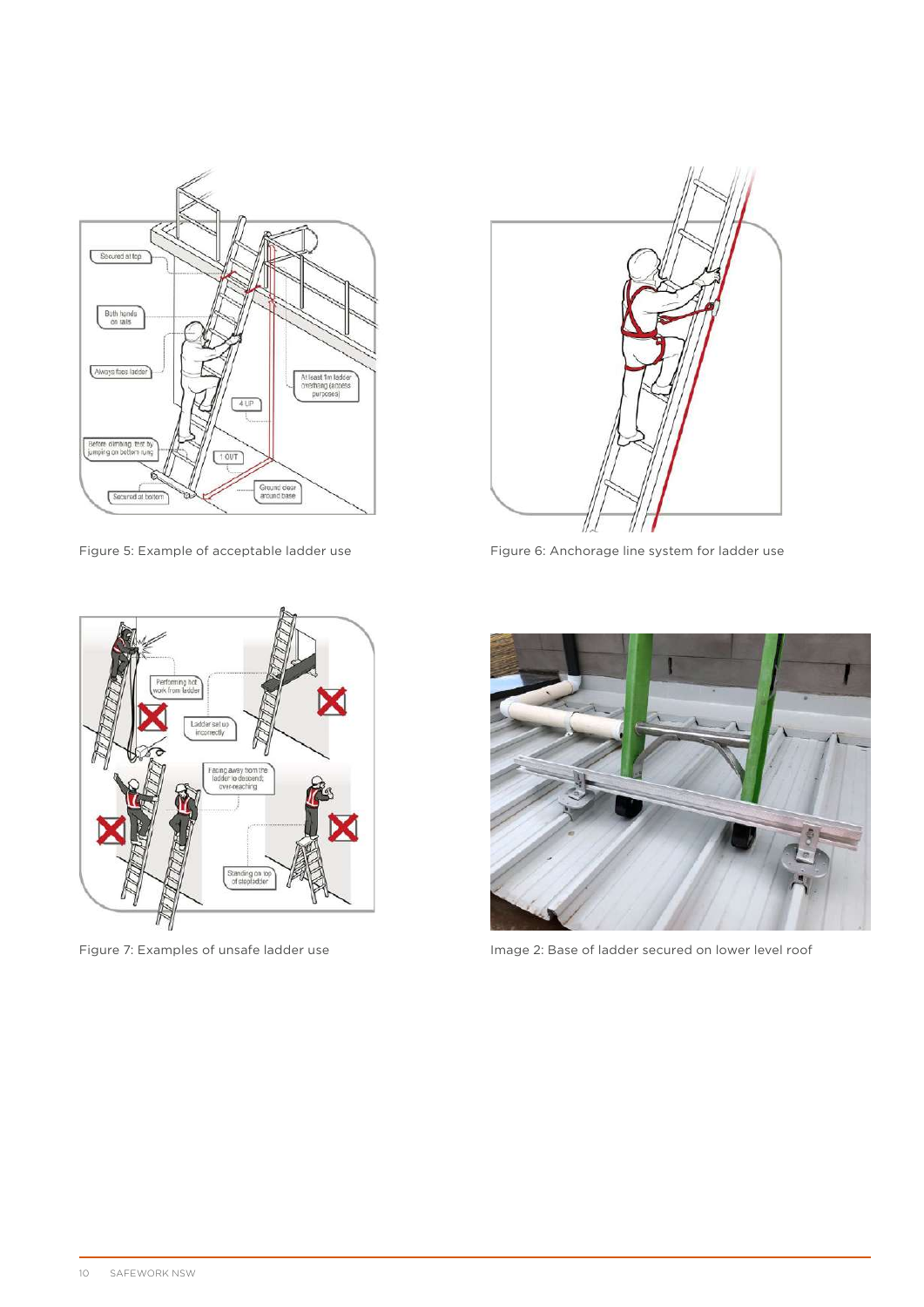### <span id="page-10-0"></span>8.1 INSTALLING FALL PREVENTION

Both falls from the edge of a roof and through a roof, such as fragile or brittle materials or skylights, must be considered.

Note: Skylights, or alsynate sheeting, are extremely hazardous falls risks for solar installers and have resulted in death.

#### Hierarchy of Control

Falls from roof edges must be controlled, and as a business you must ensure the hierarchy of control is applied when managing the risks of falls so far as is reasonably practicable. This means in the first instance you must consider the highest level of protection to keep your workers safe before using a lower order control. You can find further information on what reasonably practicable means on the SafeWork NSW website.

| Controlling the risk of falls                                                                                                                                         | <b>Examples</b>                                                                                                  |
|-----------------------------------------------------------------------------------------------------------------------------------------------------------------------|------------------------------------------------------------------------------------------------------------------|
| In the first instance, a fall prevention device must be used.<br>Only where it is not reasonably practicable to use a fall<br>prevention device you can then consider | A fall prevention device such as a<br>scaffold, temporary edge protection<br>or an elevating work platform (EWP) |
| a work positioning system and if this is not reasonably<br>practicable you can then consider                                                                          | A total restraint system                                                                                         |
| a fall arrest system                                                                                                                                                  | Static lines, adjustable restraint lines,<br>catch nets                                                          |

Table 1: Controlling the risk of falls hierarchy with examples of fall protections

### 8.2 FALL PREVENTION DEVICES

Temporary edge protection is reasonably practicable and the most effective means of preventing falls from roof edges. This control can increase site productivity whilst also reducing risk to your workers, as opposed to using a harness.

Consideration should be given to edge protection systems installed from the ground where practicable.

Where edge protection is used it should comply with AS/NZS 4994.1:2009 Temporary edge protection – General requirements and should be erected in accordance with AS/NZS 4994.2:2009 Temporary edge protection – Roof edge protection – Installation and dismantling.

Where scaffold is used it should comply with AS/NZS 1576 Scaffolding general requirements and if there is risk of persons or an object falling more than 4 metres, it must be erected by a person who holds a scaffolding high risk work licence.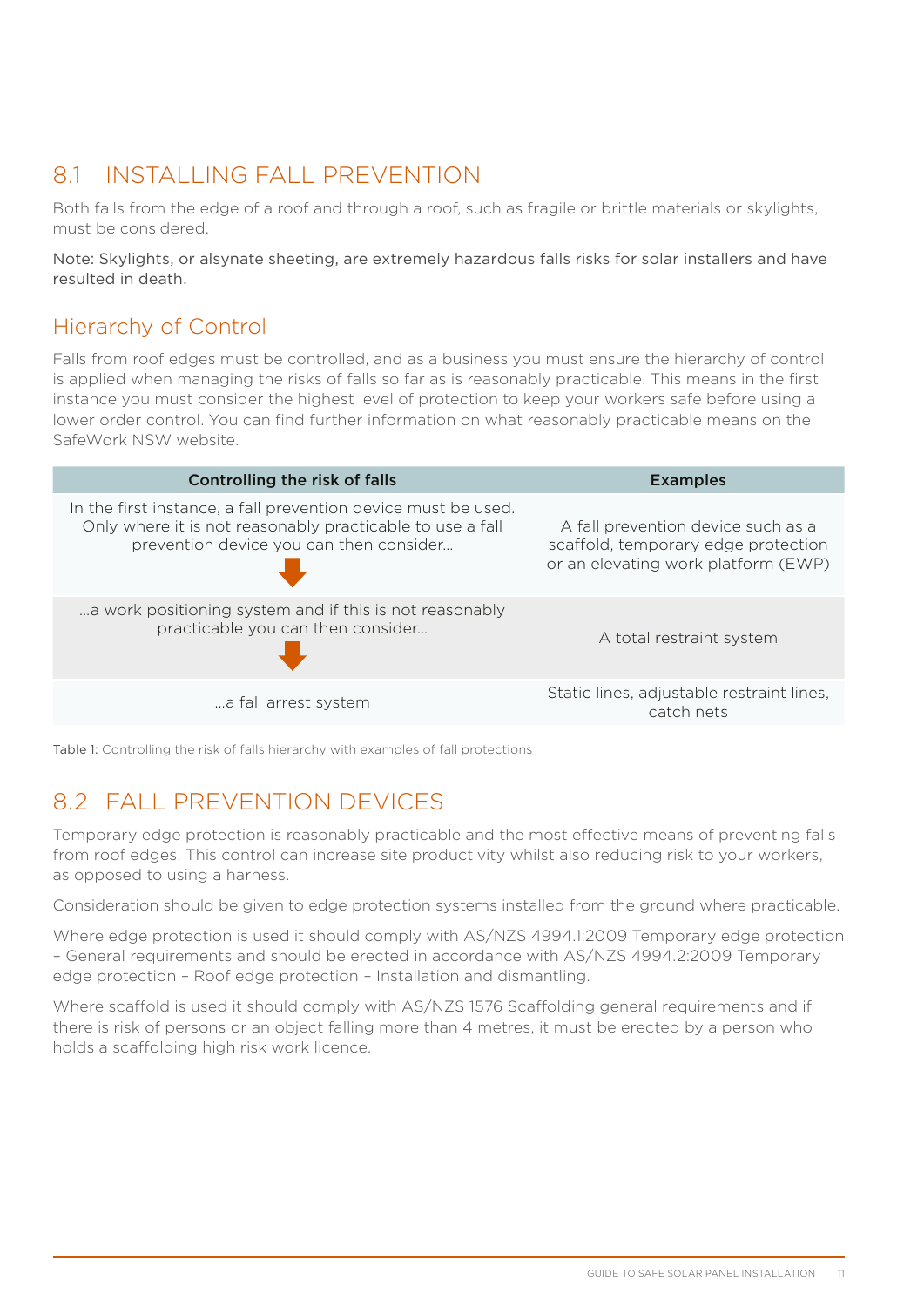





Images 3-6: Examples of temporary edge protection

Edge protection may be omitted (based on a risk assessment) only on roofs below 7-degree pitch where a 3 metre exclusion zone can be maintained. The exclusion zone must be a minimum of 3 metres from the roof edge or void and be delineated with a barricade. Safe access must be provided to the exclusion zone, for example elevated work platform, mobile scaffold or delineated walkway with secure ladder.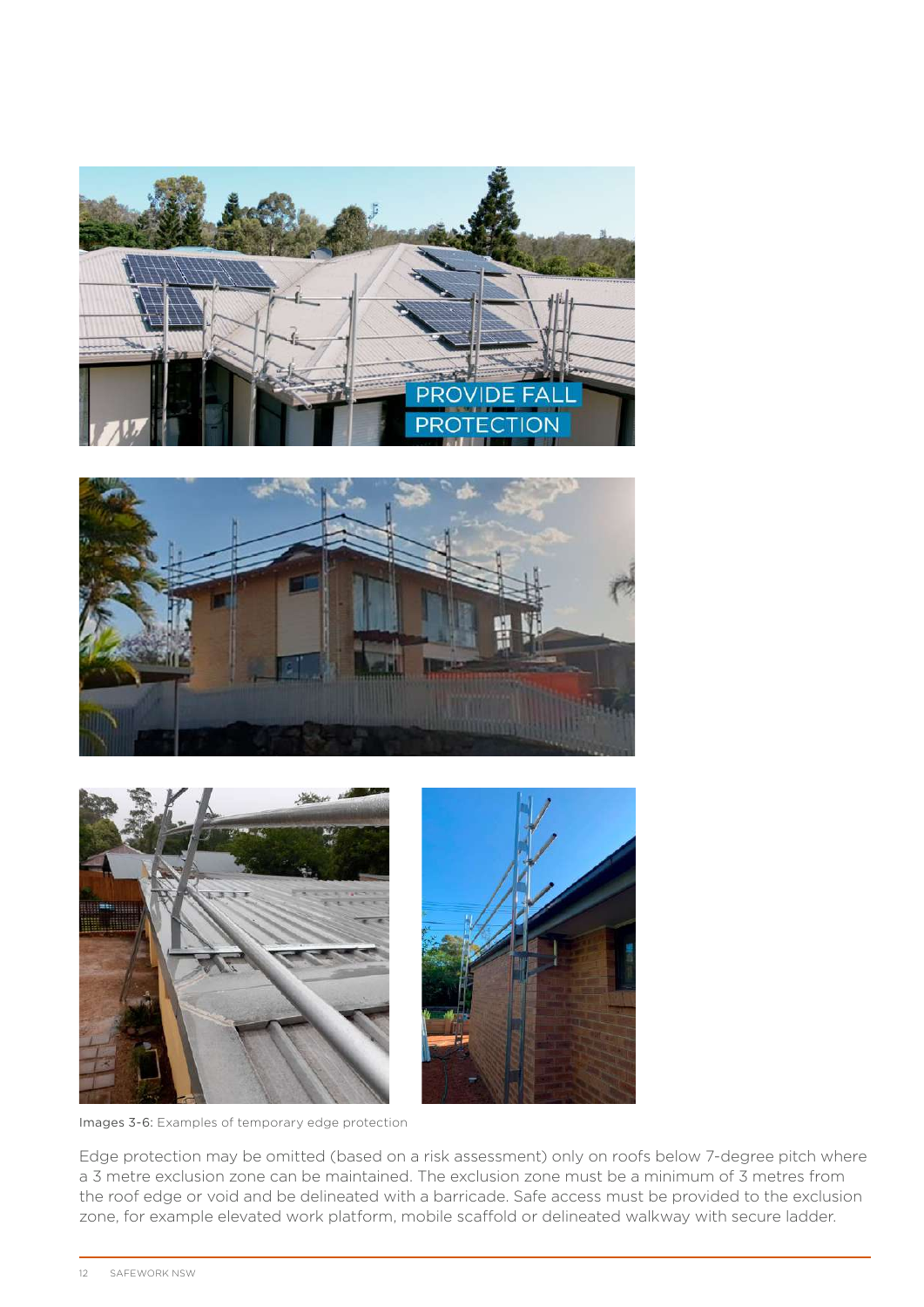<span id="page-12-0"></span>

Image 7: Example of delineated exclusion zone

#### 8.3 PREVENTING FALLS THROUGH BRITTLE/FRAGILE ROOF MATERIAL INCLUDING SKYLIGHTS

Prior to work commencing an assessment must be made by a competent person regarding the roof material and whether the roof can bear the weight of persons, materials and equipment used as part of the solar installation. You must assume that the roof is fragile unless confirmed otherwise by the competent person.

Consideration needs to be given to the following:

- the location of polycarbonate or plastic commonly used in skylights
- roof lights, particularly those in the roof plane that can be difficult to see in certain light conditions or when hidden by paint
- fibre cement sheets
- alsynite or similar
- glass, including wired glass
- slate
- corroded fasteners
- rotted timbers
- significant deformation of the roof.

If there is a risk of falling through a roof surface, additional protection must be provided. This may include:

- an elevating work platform so workers can avoid standing on the roof itself
- physical barriers such as guard rails
- covers that are secured and labelled with a warning, e.g. formply with a warning sign or fixed steel mesh
- barricaded exclusion zones at least 3 meters from the void
- walkways or crawl boards of a suitable size and strength
- staging on the roof surface to spread the load(s)
- safety mesh (refer to AS/NZS 4389:2015 Roof safety mesh).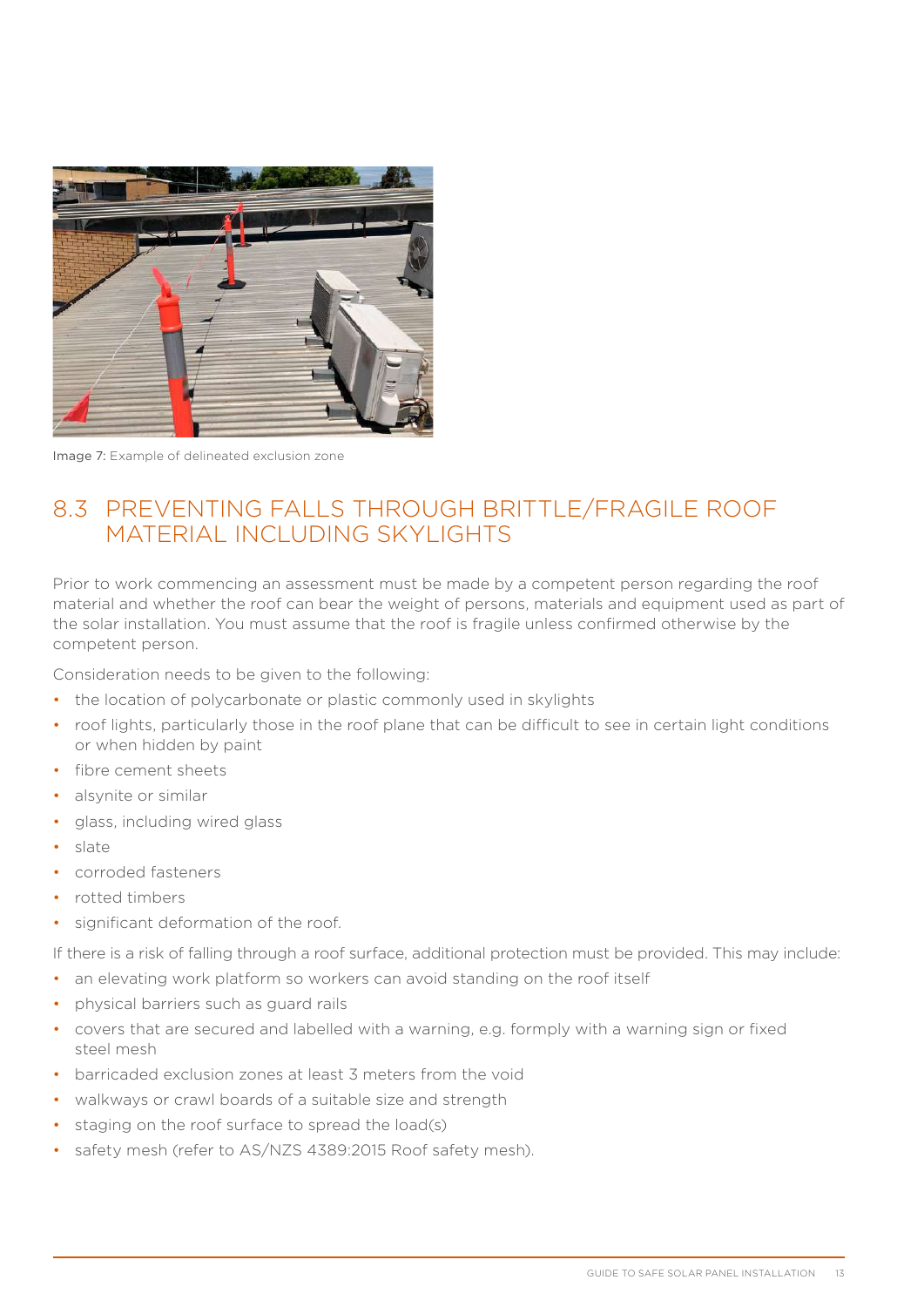<span id="page-13-0"></span>

Images 8-10: Examples of physical barriers to manage risks of falling through skylights and brittle roof material.

#### 8.4 WORK POSITIONING SYSTEMS

If it is not reasonably practicable to provide physical edge protection, a work positioning (harness) system may be used. A work positioning system requires correct design and reliance on user behaviour to ensure its effectiveness.

Total restraint technique always physically prevents a fall hazard from being reached. The system cannot be incorrectly adjusted, disconnected during use or have parts interchanged; for example, the user connects a device to a static line at the point of entry, the device cannot be removed from the static line until the user either reaches the endpoint or moves back to the entry point, the lanyard is a fixed length and cannot be adjusted.

#### 8.5 FALL ARREST SYSTEMS

Only if it is not reasonably practicable to provide physical edge protection or to use a work positioning system may a fall arrest system be considered.

In most single storey residential homes the roof height will not provide enough clearance to the ground to enable a fall arrest system to activate appropriately and, therefore, a fall arrest system cannot be safely used.

When using a fall arrest system, you must develop an emergency plan including rescue procedures in relation to fall arrest. These procedures must be tested to ensure they are effective, and you must provide adequate information, training and instruction to workers in relation to the rescue procedures.

Restraint technique uses a fall arrest system with an adjustable lanyard. The system design and setup must prevent a user from reaching a fall hazard. The system usually requires multiple anchors to cover the working area and requires the user to install and connect to the anchors as they traverse the entire work area, keeping their lanyard adjusted to prevent them from reaching a fall hazard. These systems rely heavily on worker behaviour to ensure effectiveness and often fail due to incorrect setup or application.

When implementing a restraint technique, the system of work should include the following:

A documented plan which shows:

- the system layout
- access points including method, i.e. scaffold stairs, ladder
- all fall hazards such as edges, skylights, polycarbonate roof sheets
- anchor point locations and the number of anchors required
- the radius of travel from the anchor in relation to the fall hazards.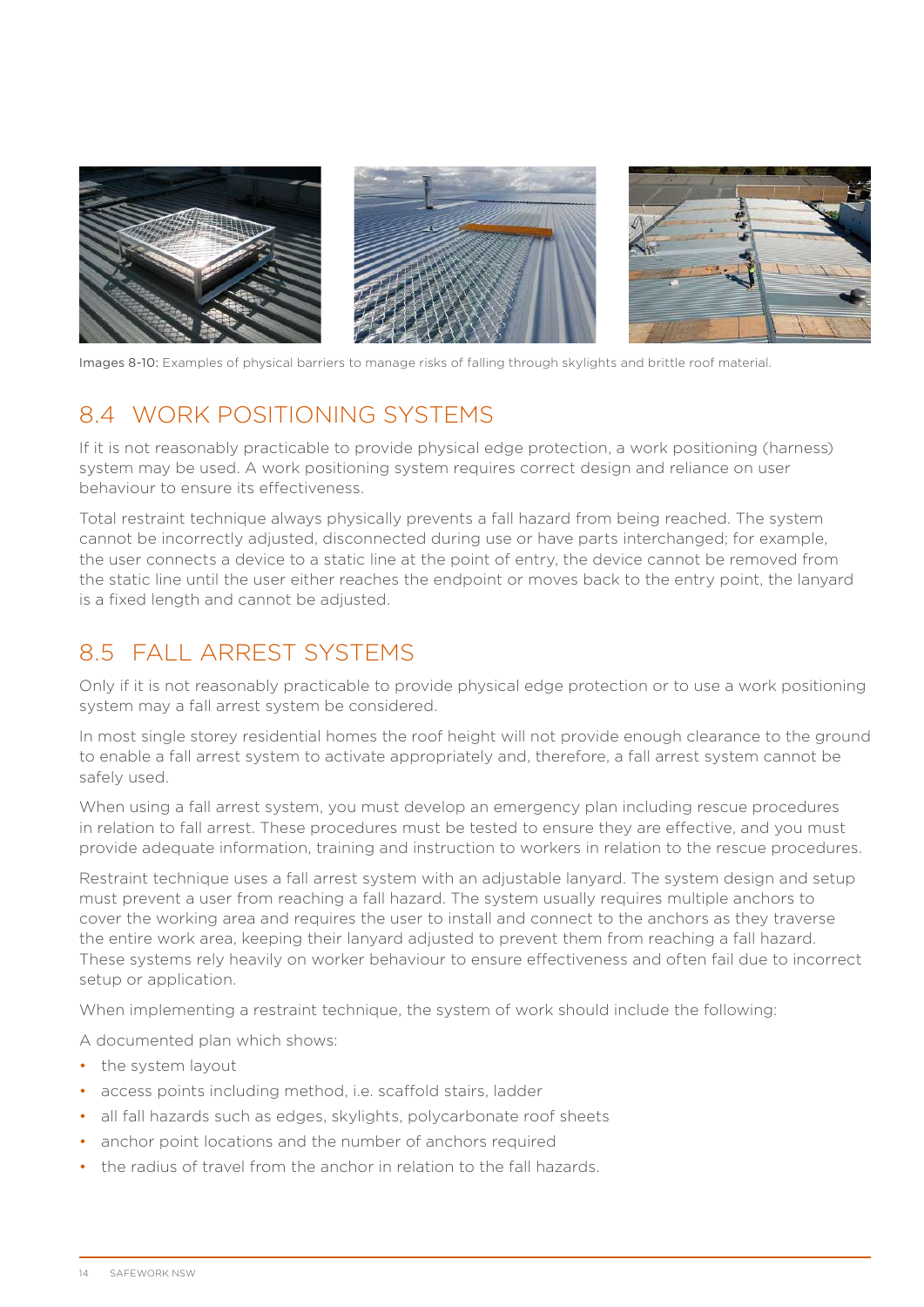Documented equipment registers which show:

- equipment type, serial number, date of last inspection and date of withdrawal
- evidence that the equipment being used is rated for fall arrest
- the type and length of lanyard being used that is attached to rope grab and rear dorsal of the harness
- anchor types, the fall arrest rating per anchor and the number of screws and type required to secure the anchor to the roof in accordance with manufacturers specifications.

A business must be able to demonstrate this information when a SafeWork NSW Inspector attends the site. This information will assist with determining compliance in relation to the work positioning system being used. Workers must be provided information training and instruction in relation to the use of these systems.



Figure 8: Example of an anchor plan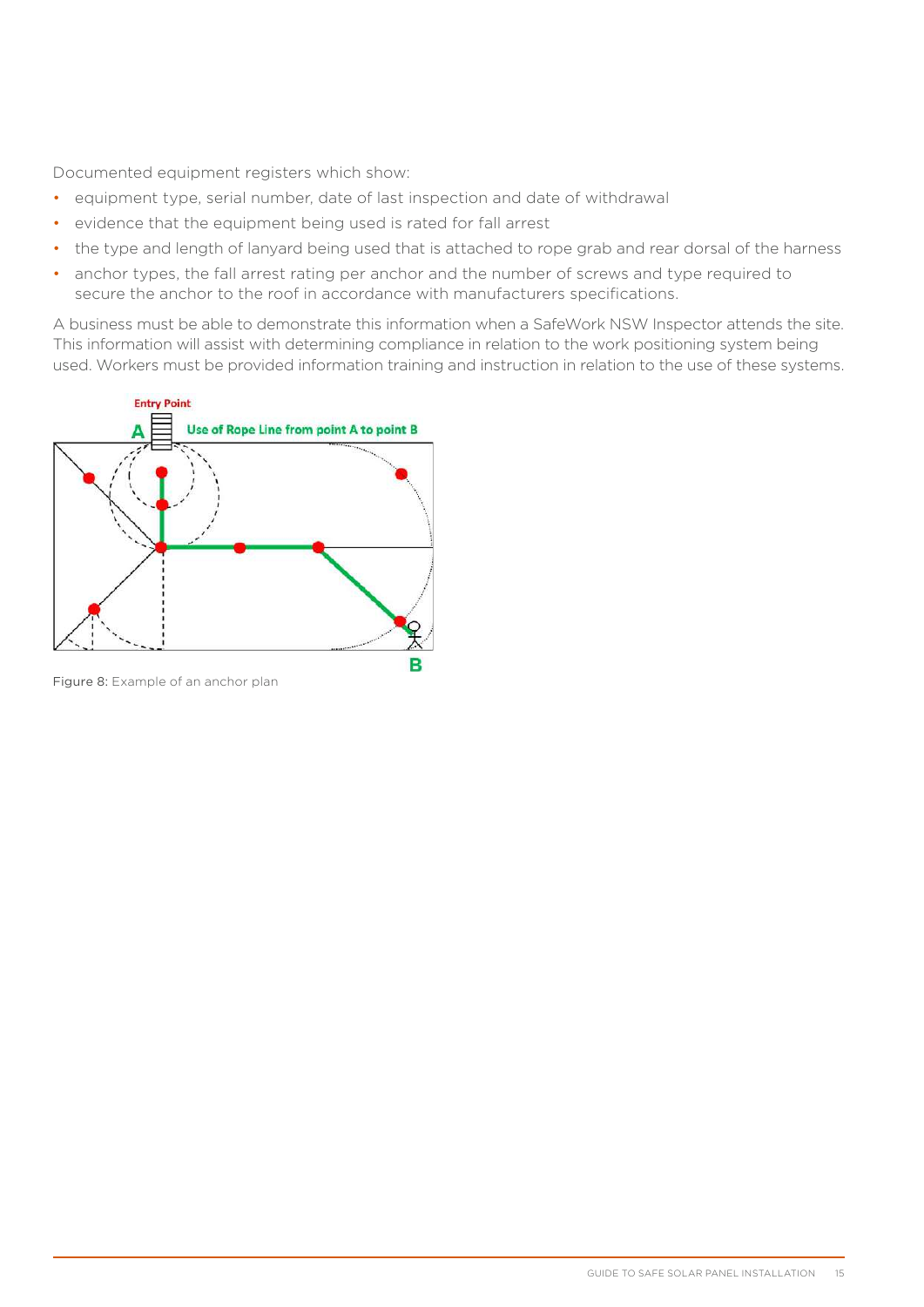# <span id="page-15-0"></span>9. ELECTRICAL RISKS

The installation of solar PV systems exposes workers to serious risks of electric shock or electrocution. It is important to ensure electrical work is conducted by someone holding an electrical contractor licence, or an electrical qualified supervisor certificate or under the supervision of a person who holds an electrical qualified supervisor certificate issued by NSW Fair Trading. Further information can be found by visiting the [NSW Fair Trading website](https://www.fairtrading.nsw.gov.au/housing-and-property/building-and-renovating/during-the-building-process/solar-panels).

Before starting any solar installation work, you must ensure that you turn off and isolate all electricity being supplied to the property at the main switch board. You should also take steps to prevent the electricity from being turned back on while work is in progress, known as lock-out/tag-out (LOTO).

Once electricity is isolated you must determine that the electrical equipment is de-energised, also known as testing for dead. By switching off the power at the meter box, the electricity supply from the street to the meter box will remain live. This includes overhead service lines and the consumer mains from the point of connection to the property into the switch board. Steps must be in place to prevent workers from coming in contact with these services.

Before entering any ceiling space:

- identify and confirm all sources of electricity to the property. There may be more than one source or multiple properties powered from the same meter box
- identify any hazards that may be introduced as a result of isolating the power to the affected property
- switch OFF all power at the electricity meter box and place a lock on the MAIN SWITCH or on the meter box itself. This will prevent inadvertent re-energisation. If it is not reasonably practicable to use a lock, use a recognisable lock-out tag
- for workers entering the ceiling space, always "test for 'dead' before you touch" before undertaking any electrical work.

When using electrical equipment, ensure that:

- workers are trained in its safe operation as per the manufacturer instructions
- workers are provided with the appropriate personal protective equipment (PPE) such as eye protectors/face shields and safety footwear.

Consideration should be given to the use of cordless power tools during the install. Ensure all portable electrical equipment is:

- inspected, tested and maintained regularly
- used in conjunction with a 30mA Residual Current Device (RCD or safety switch)
- visually inspected for damage before use
- not located in wet places
- not dragged over sharp edges on metal sheeting.



Image 11: Example of main electrical switch with lock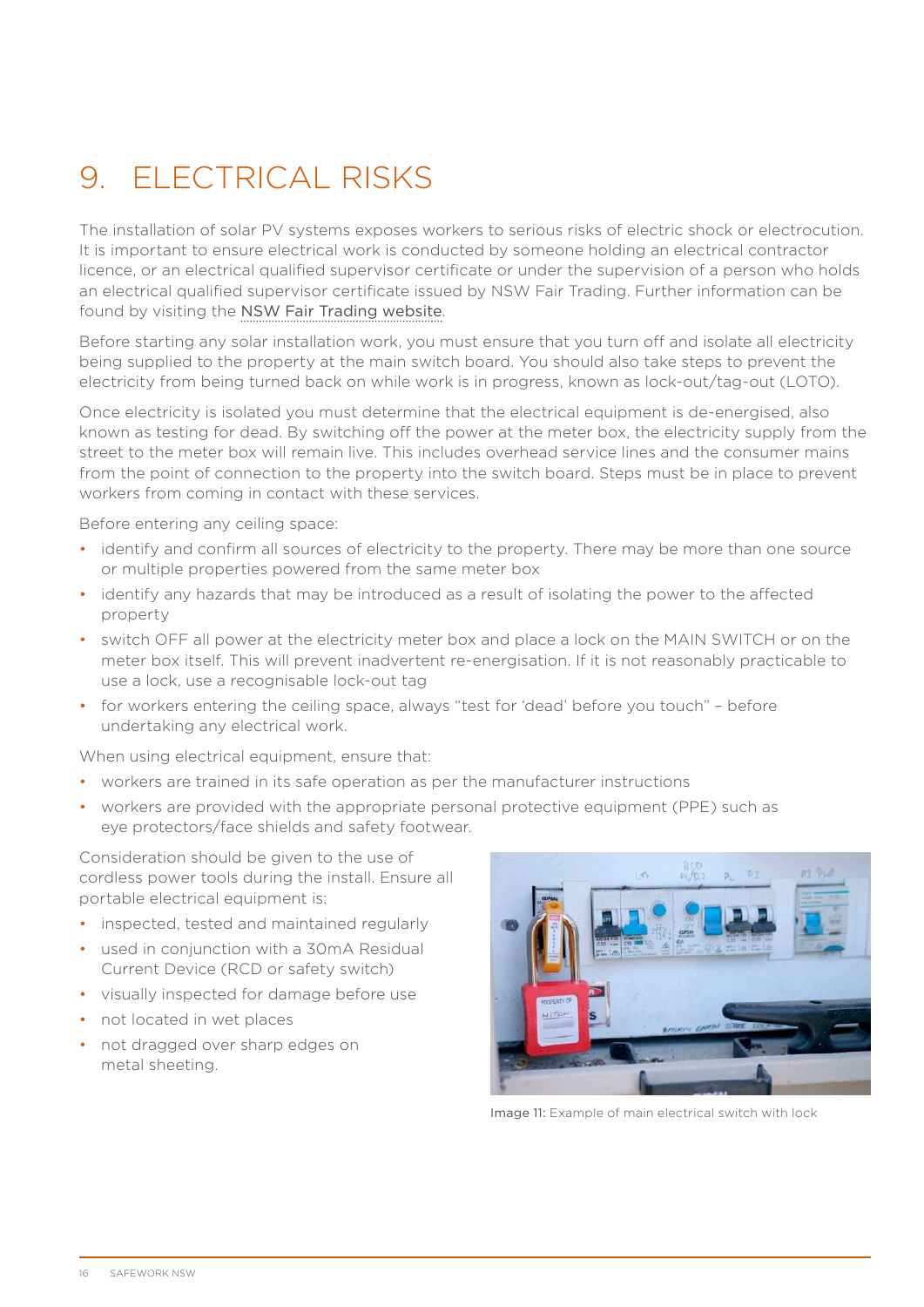<span id="page-16-0"></span>

Image 12: Testing before you touch Image 13: Testing for dead



### 10. OTHER RISKS

### 10.1 WORKING IN CEILING VOIDS

When workers are required to access the ceiling voids, consideration needs to be given regarding the risks associated with this space. For example:

- heat stress
- electric shock
- electrocution
- falling through the ceiling
- inhalation of roof insulation fibers.

The following controls can be implemented to manage the risks:

To avoid electrocution:

- switch off the electricity supply to the whole area before you touch, move or physically disturb any electrical wiring, cable or junction box connection
- always seek the services of a competent, such as an electrician
- only attempt electrical work or tasks where you have the required skills or qualifications.

To avoid heat-related illness:

- determine entry time for example, early morning or by assessing the temperature before entering the space
- ensure sufficient cool drinking water is available to ensure workers remain hydrated
- ensure all workers are trained in heat-risk awareness and how to recognise heat stress symptoms in themselves and their workmates.

Other safety considerations include:

- using crawl boards to walk across the ceiling space
- ensuring your entry and exit points are easily accessible
- stabilising and securing ladders to avoid slipping when being used
- using appropriate personal protective equipment (PPE).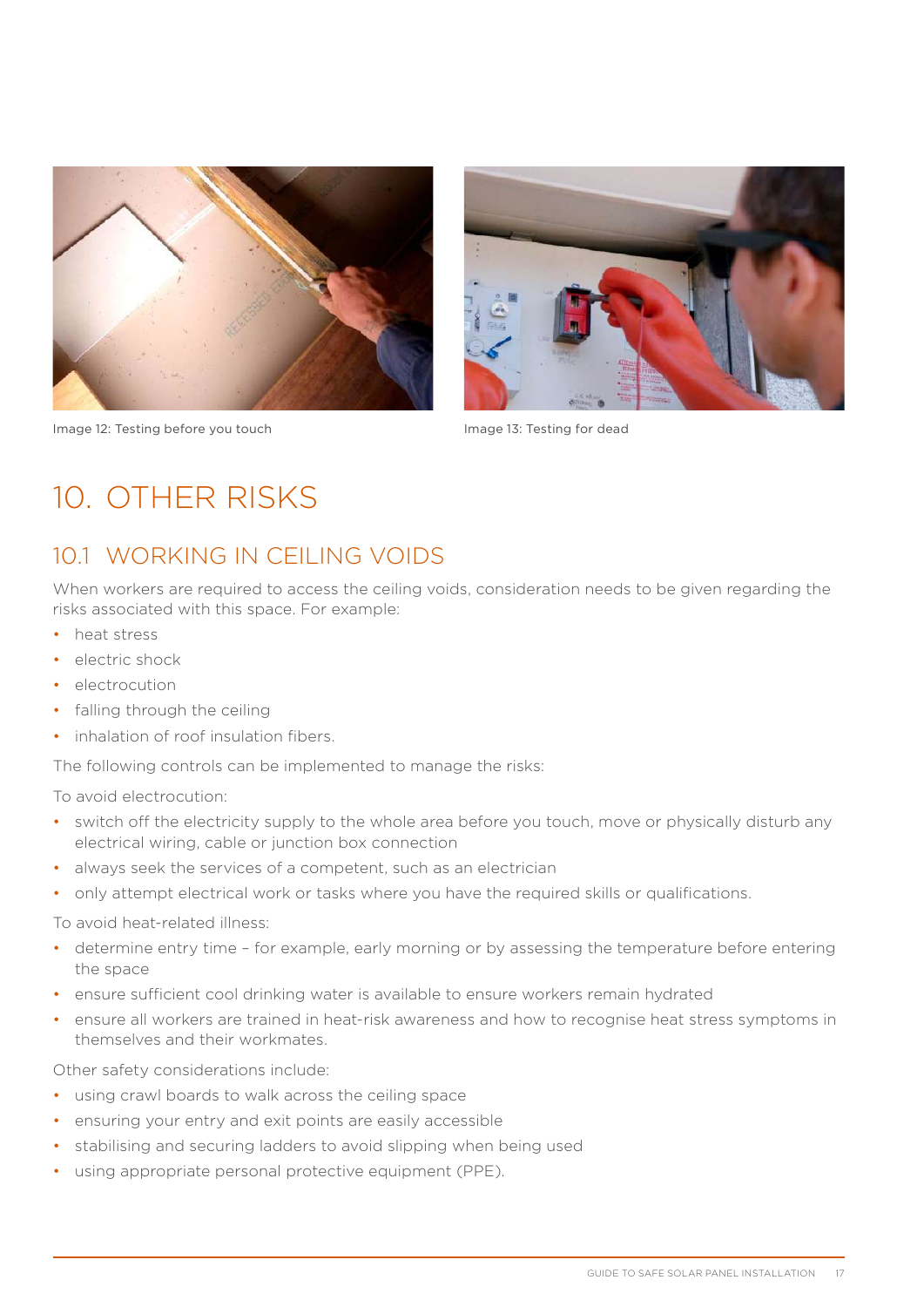#### <span id="page-17-0"></span>10.2 HANDLING

The handling of solar panels and the components that form the solar PV system is a hazardous manual task, as the task can expose workers to a musculoskeletal disorder.

The handling of solar panels and associated installation materials can also create falls risks where handling processes are insufficient. The carrying of panels by workers up ladders is not a safe system of work and must not be conducted.

To minimise the risks of workers sustaining a musculoskeletal disorder, consideration should be given to the hierarchy of control for example:

- using a panel lifter
- using a mobile crane
- using a scissor lift
- using a winch and davit arm from a scaffold.



Image 14: Example of a panel lifter

### 10.3 ASBESTOS

UNDER NO CIRCUMSTANCE CAN HIGH PRESSURE WATER SPRAY OR COMPRESSED AIR BE USED ON ASBESTOS CONTAINING MATERIAL

Asbestos containing material may be located in a number of work locations where solar installations may occur, this includes:

- roof and wall sheeting, ridges, barge capping, gutters, eaves and downpipes
- electrical backing boards and some fuses and conduits in switchboards
- ceiling spaces (insulation, pipe lagging, delamination of roof).

It is recommended that asbestos containing material that is likely to be disturbed be removed and replaced with non-asbestos materials prior to installation of the solar system.

Asbestos containing roof sheets can be brittle, slippery and in poor condition.

The use of power tools or any equipment that causes the release of airborne asbestos into the atmosphere is not permitted unless the equipment is controlled.

The installation of solar panels requires the fixing of multiple screws that require drilling through the corrugated asbestos sheeting. The use of power tools or other equipment can cause breakage and contaminate the ceiling space.

The use of local exhaust ventilation or shadow vacuuming with a low speed drill and H Class HEPA vacuum may not be reasonably practicable. The roof sheeting is corrugated and local exhaust ventilation may not be effective. Shadow vacuuming may not capture dust and debris falling into the ceiling space.

Persons undertaking work with asbestos must have the following:

- asbestos awareness training (minimum) that includes identification, safe handling and suitable control measures in particular to the installation of solar panels and with asbestos containing backing electrical boards
- asbestos PPE (minimum half-face P2 respirators, disposable type 5 category 3 coveralls, gloves and appropriate footwear that prevents slips (double bagged after use for any future asbestos use)
- appropriate tools and equipment (low speed drill fitted with local exhaust ventilation, Class H HEPA vacuum, 200micron plastic bags and drop sheets)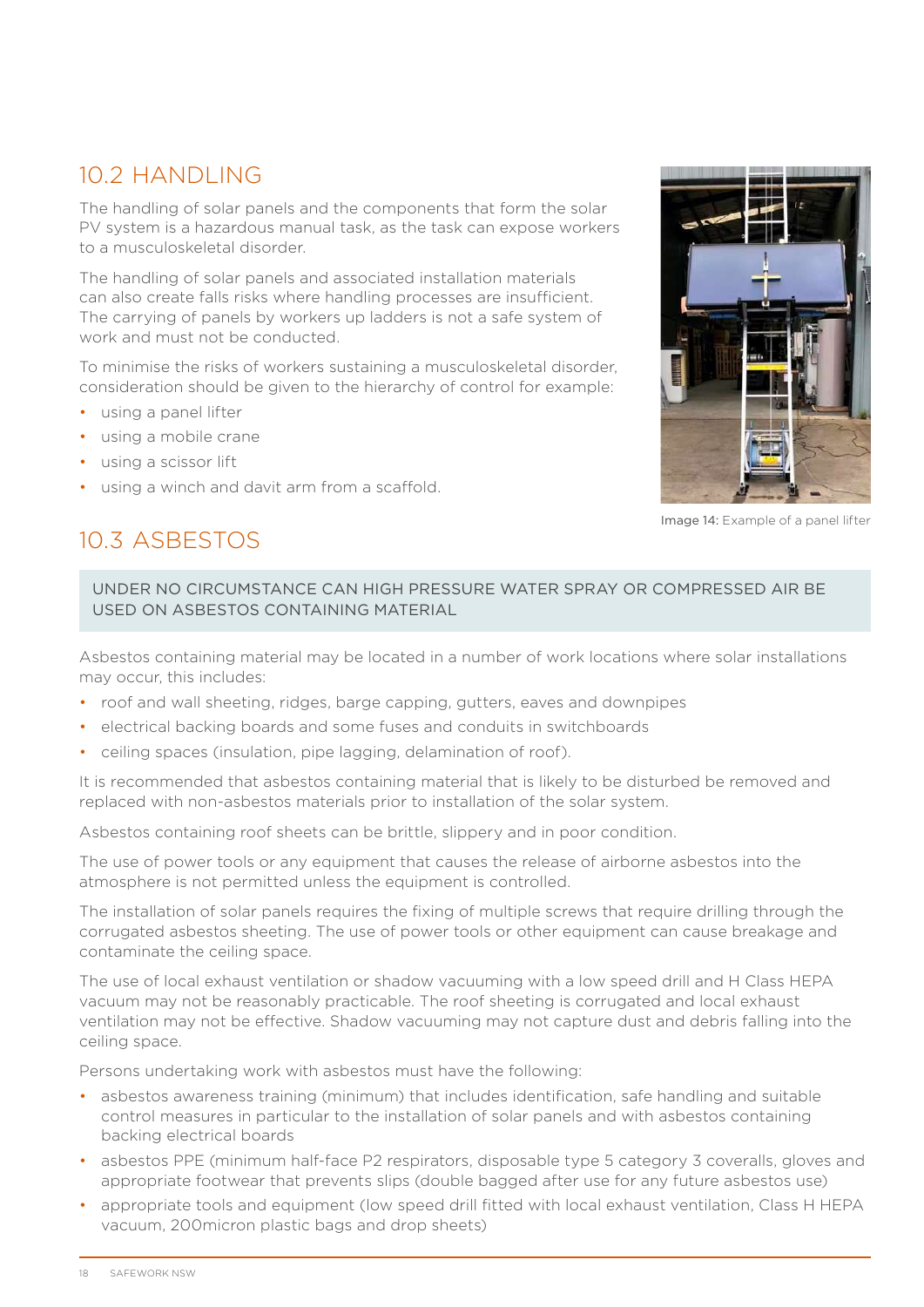- <span id="page-18-0"></span>• health monitoring for all workers who carry out ongoing asbestos-related work
- safe work method statement which includes all high-risk activities involved (asbestos, heights, gas, electrical, confined spaces, mobile plant).

Any removal of over 10 sq metres of non-friable asbestos material or any amount of friable material MUST be undertaken by a licensed asbestos removalist. A class A licensed removalist can remove any amount of friable and non-friable asbestos material whilst a Class B licensed removalist can only remove non-friable asbestos material.

A clearance certificate should be obtained by the solar panel installer prior to commencing work if licensed asbestos removal has occurred.

#### 10.4 INFORMATION, TRAINING, INSTRUCTION AND SUPERVISION

A business must ensure workers are provided with adequate information, training and instruction regarding the work activities they are required to undertake.

When providing information, training and instruction consideration must be given to the:

- nature of the work carried out by the worker. For example, whether the task is of a high-risk nature such as working at heights or electrical work
- risks associated with the tasks such as falls, electric shock or asbestos exposure
- control measures implemented, such as scaffold, roof rail, isolation and testing for dead, and/or removal of asbestos containing material before workers commence work.

When providing training, the training must be provided by a competent person and in a way that the worker can readily understand. This could be conducted internally or through a registered training organisation. Examples of related training include RIIWHS204D – Work Safely at Heights and 10314NAT Course in asbestos awareness.

Training must be specific for the site, tasks and equipment being used.

You must also consider adequate supervision. This means that there is a person on site who has the required skills, knowledge, experience and training to ensure work is being conducted safely.

Supervising workers ensures that your safety process are correctly followed.

The level of supervision required depends on the:

- level of risk in the job e.g. falls from heights, contact with electricity
- experience of the worker e.g. apprentice or 10 years on the job
- skills of the worker e.g. how often the person has conducted the task prior
- existing controls e.g. higher order controls such as temporary edge protection, opposed to harness based systems.

High level supervision is necessary when:

- inexperienced or new workers are expected to follow new systems or carry out difficult and high-risk tasks
- using controls which rely on human behaviour, such as keeping a lanyard correctly adjusted and remaining clipped on when using a harness based system.

An effective supervisor may not always be the person who has the most experience or holds a certain qualification. Some examples of the skills and attributes required to be an effective supervisor are a person who:

- is an advocate for safety
- is intentional and purposeful in prompting safety
- leads by example.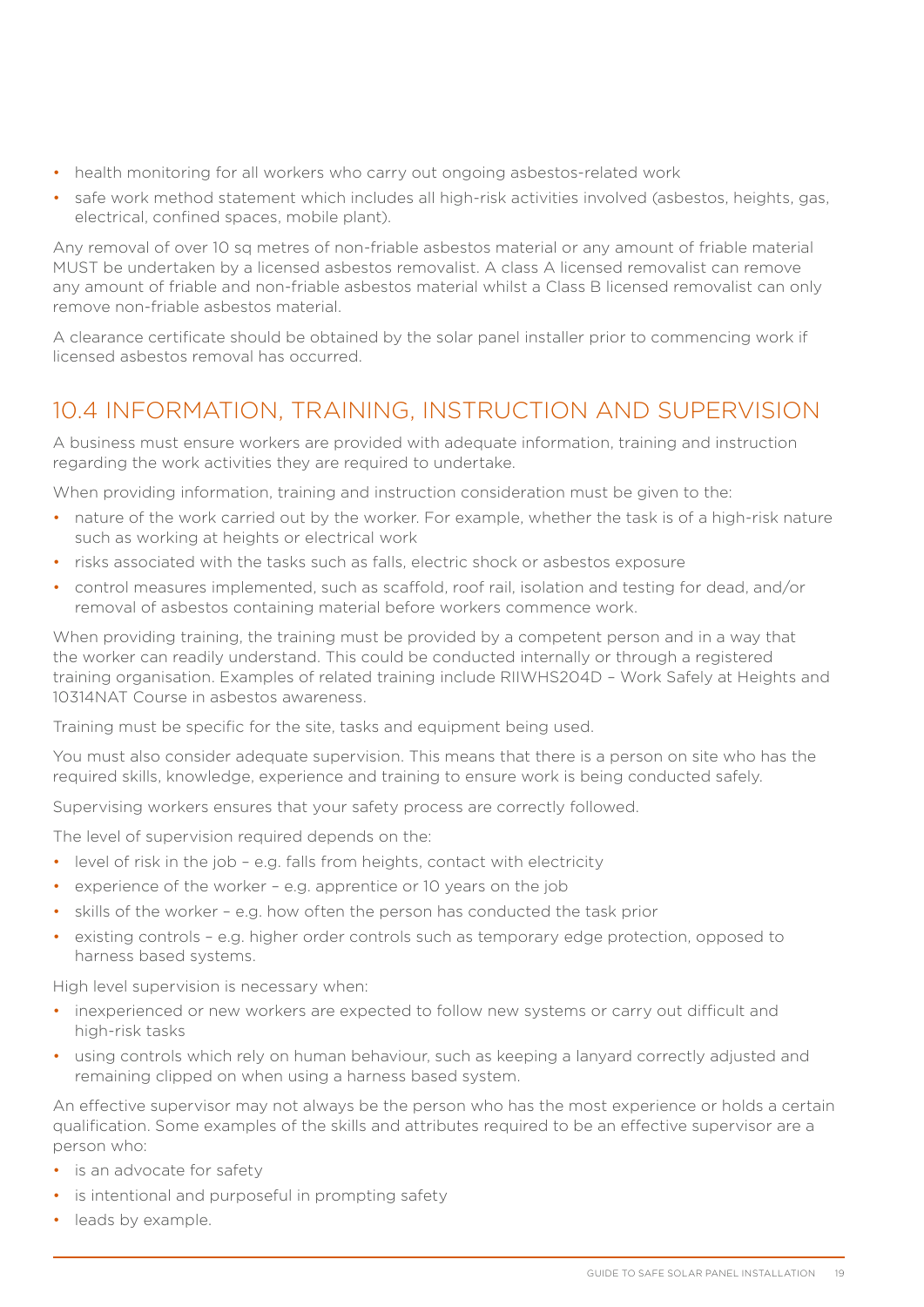# <span id="page-19-0"></span>11. FURTHER INFORMATION

### SAFETY INFORMATION

- [Solar panel photovoltaic \(PV\) installations](https://www.safework.nsw.gov.au/hazards-a-z/solar-panel-installations) SafeWork NSW web page
- [Housing Industry Site Safety Pack](https://www.safework.nsw.gov.au/your-industry/construction/house-construction/housing-industry-site-safety-pack) residential construction guidance including templates to help you to meet your work health and safety responsibilities (e.g. SWMS, toolbox talk)
- Checklist [Construction falls from heights principal contractor safety checklist](https://www.safework.nsw.gov.au/__data/assets/pdf_file/0006/559446/FFH-Blitz-PC-Checklist-Sept-2019.pdf)
- [Safe Work Method Statement template](https://www.safework.nsw.gov.au/hazards-a-z/formwork/accordians/safe-work-method-statements)
- [Ladders](https://www.safework.nsw.gov.au/hazards-a-z/ladders) SafeWork NSW web page
- [Work near overhead powerlines the basics](https://www.safework.nsw.gov.au/resource-library/blogs/blogs-accordions/work-near-overhead-power-lines-the-basics)
- [Safety alerts](https://www.safework.nsw.gov.au/resource-library/list-of-all-safety-alerts) SafeWork NSW website, including solar incidents

### CODES OF PRACTICE

- [Managing the risk of falls in housing construction](https://www.safework.nsw.gov.au/__data/assets/pdf_file/0020/52157/Managing-the-risk-of-falls-in-housing-construction-COP.pdf)
- [Managing the risk of falls at workplaces](https://www.safework.nsw.gov.au/__data/assets/pdf_file/0018/50076/Managing-the-risk-of-falls-at-workplaces-COP.pdf)
- [Managing electrical risks in the workplace](https://www.safework.nsw.gov.au/__data/assets/pdf_file/0010/50230/Managing-electrical-risks-in-the-workplace-COP.pdf)
- [Work near overhead powerlines](https://www.safework.nsw.gov.au/__data/assets/pdf_file/0020/52832/Work-near-overhead-power-lines-code-of-practice.pdf)
- [Hazardous Manual Tasks](https://www.safework.nsw.gov.au/__data/assets/pdf_file/0020/50078/Hazardous-manual-tasks-COP.pdf)
- [How to Manage and Control Asbestos in the Workplace](https://nswdfsi-search.squiz.cloud/s/redirect?collection=safework-rebuild&url=https%3A%2F%2Fwww.safework.nsw.gov.au%2F__data%2Fassets%2Fpdf_file%2F0014%2F50081%2FHow-to-manage-and-control-asbestos-in-the-workplace-COP.pdf&auth=oqryQwBut84hMDcVy0TBEA&profile=_default&rank=2&query=How+to+Manage+and+Control+Asbestos+in+the+Workplace)
- [How to Safely Remove Asbestos](https://nswdfsi-search.squiz.cloud/s/redirect?collection=safework-rebuild&url=https%3A%2F%2Fwww.safework.nsw.gov.au%2F__data%2Fassets%2Fpdf_file%2F0015%2F50082%2FHow-to-safely-remove-asbestos-COP.pdf&auth=Y5MMS%2FqyGuuDfLR%2BhAwQCQ&profile=_default&rank=1&query=How+to+Safely+Remove+Asbestos)

#### AUSTRALIAN STANDARDS

- AS/NZS3000:2018 Electrical Installations (AUS/NZ Wiring Rules)
- AS/NZS 1170.2011(R2016) Structural Design Actions Wind Actions
- AS/NZS 4994.1.2009 Temporary edge protection General requirements
- AS/NZS 3760:2010 In-service safety inspection and testing of electrical equipment
- AS/NZS 1576.1.209 Scaffolding General requirements
- AS 4576:2020 Guidelines for scaffolding

#### OTHER GOVERNMENT AND NOT-FOR-PROFIT ORGANISATIONS

- NSW Fair trading government consumer rights and trader compliance regulator including for [installing](https://www.fairtrading.nsw.gov.au/trades-and-businesses/construction-and-trade-essentials/green-energy-installers/installing-solar-panels) [solar panels](https://www.fairtrading.nsw.gov.au/trades-and-businesses/construction-and-trade-essentials/green-energy-installers/installing-solar-panels) and [certificate of compliance for electrical work](https://www.fairtrading.nsw.gov.au/trades-and-businesses/construction-and-trade-essentials/electricians/electrical-compliance-requirements). Also see [www.fairtrading.nsw.gov.au](http://www.fairtrading.nsw.gov.au/)
- NSW Department of Planning, Industry and Environment. Also see [www.planning.nsw.gov.au](http://www.planning.nsw.gov.au/)
- Clean Energy Council Also see [www.cleanenergycouncil.org.au](http://www.cleanenergycouncil.org.au/)

For further information about how to work safely when installing solar panels, see [www.safework.nsw.gov.au](http://www.safework.nsw.gov.au) or call 13 10 50.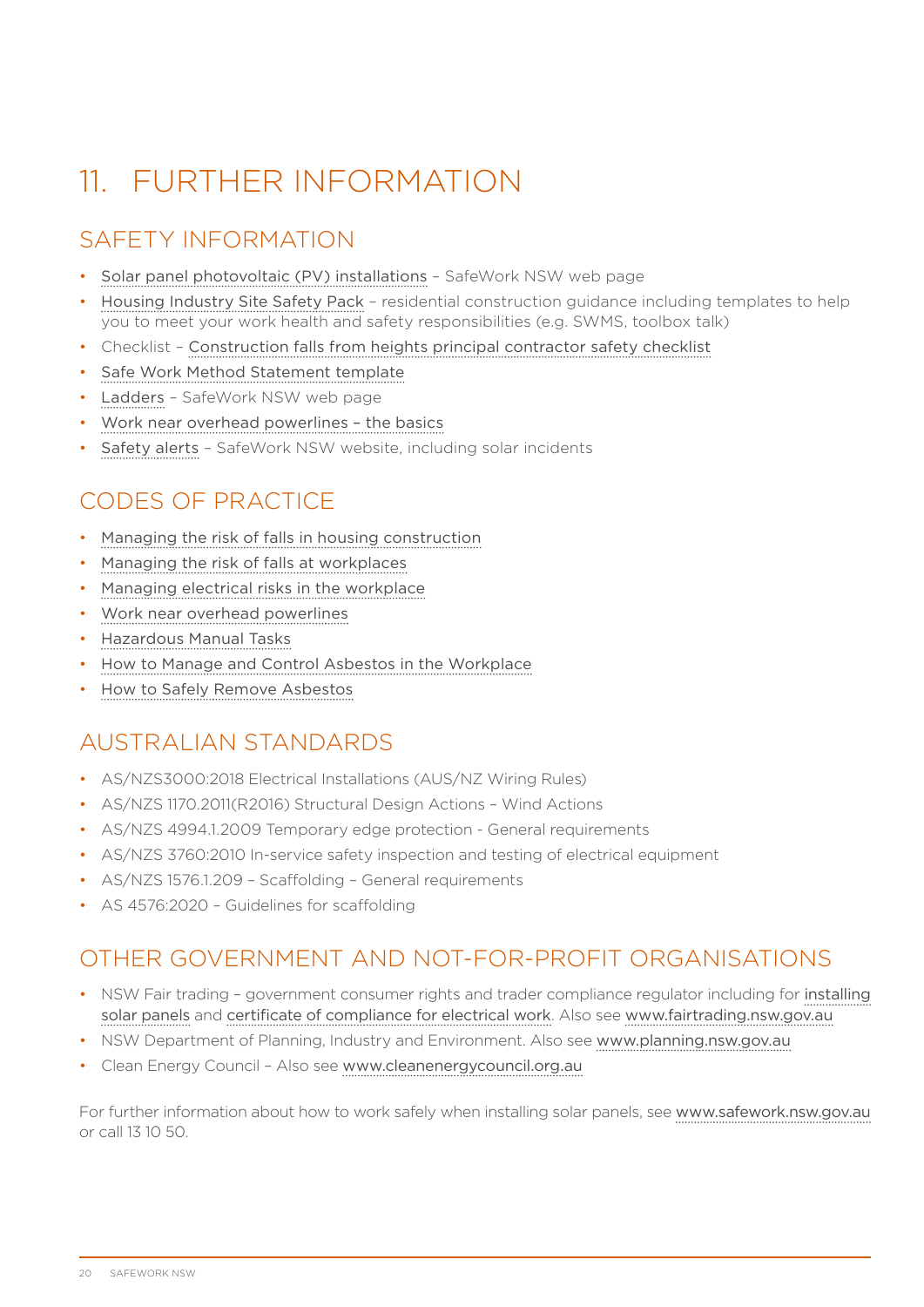<span id="page-20-0"></span>

### APPENDIX 1: EXAMPLE OF THE SOLAR INSTALLERS SAFFTY CHECKLIST

### SAFEWORK NSW



Businesses that sell, design and install solar systems have duties to provide and maintain a working environment that is safe and without risk to health and safety, so far as is reasonably practicable.

This checklist can help you prepare and plan for the safe installation of photovoltaic solar systems.

This checklist is not exhaustive and should be used in conjunction with the *SafeWork NSW Guide to Safe Solar Panel Installation*, relevant codes of practice and the SafeWork NSW solar installers video safety alerts risks of falls and electrical risks.

Solar installers face on-the-spot fines of up to \$720 for individuals and \$3,600 for businesses for not protecting workers from falls from heights and electrical risks.



|       |       | $-$  |
|-------|-------|------|
| Name: | Date: | ime: |
|       | .     |      |

Site Address:

| Preparation and the working environment                                                                                                                              |   |   |
|----------------------------------------------------------------------------------------------------------------------------------------------------------------------|---|---|
|                                                                                                                                                                      | Υ | N |
| Workers have been consulted regarding site specific information/controls e.g. toolbox talk                                                                           |   |   |
| An exclusion zone has been established around the work area, to prevent unauthorised<br>persons, such as the homeowner, neighbours or children, accessing work areas |   |   |
| Electrical work is being undertaken or appropriately supervised by a licenced electrician<br>i.e holds the correct Fair Trading licence                              |   |   |
| A site-specific safe work method statement has been prepared for high-risk construction<br>work e.g. addressing falls and electrical risks                           |   |   |
| An emergency plan has been prepared for roof works and is site-specific                                                                                              |   |   |
| Workers have been trained in working at heights, applying SWMS, emergency response<br>procedures and other skills, as required                                       |   |   |
| Workers have been provided with sun-safety equipment e.g. hats, sunscreen, long sleeved<br>shirts, sunglasses                                                        |   |   |